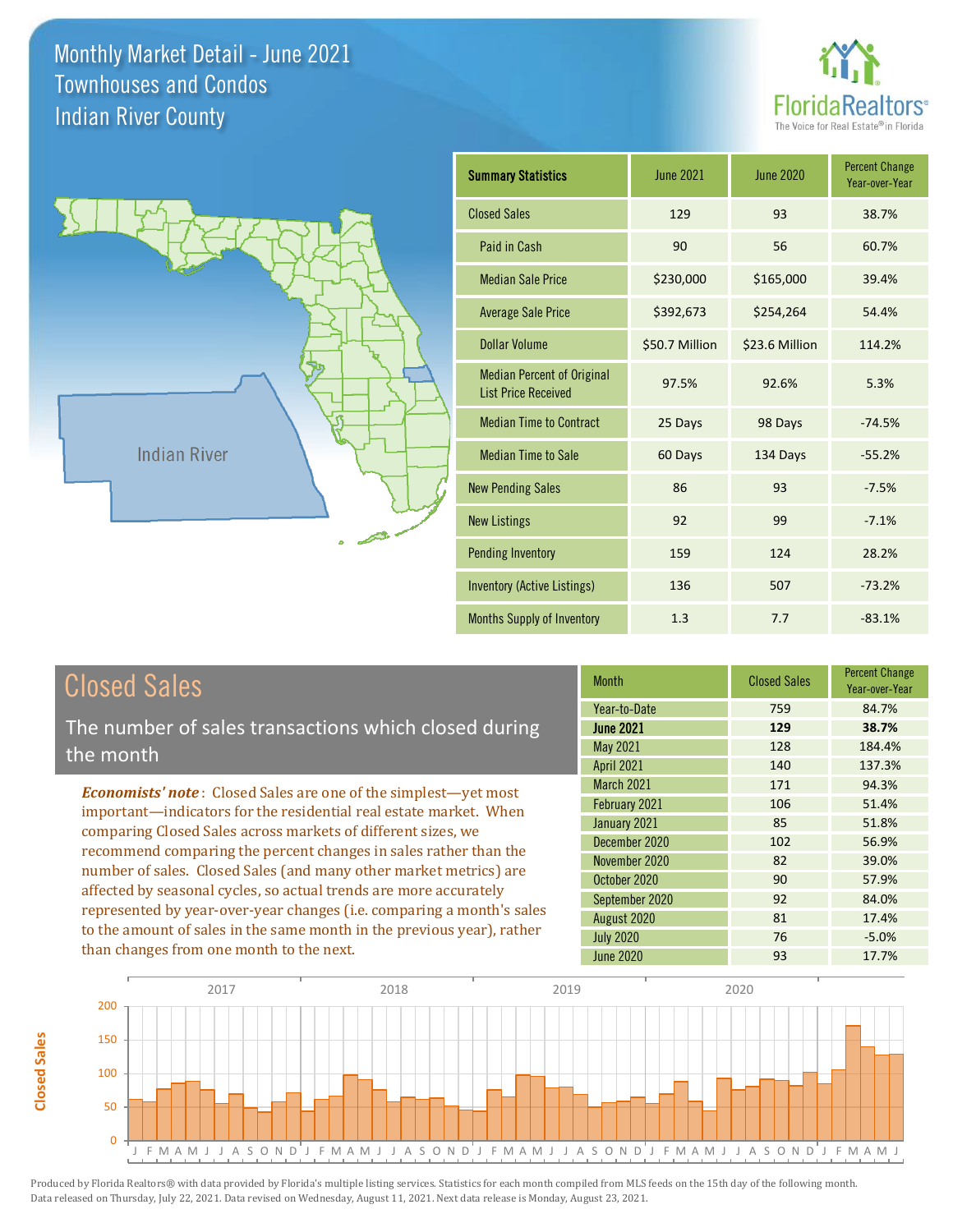

| Cash Sales                                                                     | <b>Month</b>      | <b>Cash Sales</b> | <b>Percent Change</b><br>Year-over-Year |
|--------------------------------------------------------------------------------|-------------------|-------------------|-----------------------------------------|
|                                                                                | Year-to-Date      | 510               | 100.0%                                  |
| The number of Closed Sales during the month in which                           | <b>June 2021</b>  | 90                | 60.7%                                   |
| buyers exclusively paid in cash                                                | May 2021          | 88                | 238.5%                                  |
|                                                                                | <b>April 2021</b> | 93                | 138.5%                                  |
|                                                                                | <b>March 2021</b> | 110               | 89.7%                                   |
|                                                                                | February 2021     | 70                | 70.7%                                   |
| <b>Economists' note:</b> Cash Sales can be a useful indicator of the extent to | January 2021      | 59                | 68.6%                                   |
| which investors are participating in the market. Why? Investors are            | December 2020     | 63                | 40.0%                                   |
| far more likely to have the funds to purchase a home available up front,       | November 2020     | 52                | 18.2%                                   |

whereas the typical homebuyer requires a mortgage or some other form of financing. There are, of course, many possible exceptions, so this statistic should be interpreted with care.

|                   |     | Year-over-Year |
|-------------------|-----|----------------|
| Year-to-Date      | 510 | 100.0%         |
| <b>June 2021</b>  | 90  | 60.7%          |
| May 2021          | 88  | 238.5%         |
| <b>April 2021</b> | 93  | 138.5%         |
| March 2021        | 110 | 89.7%          |
| February 2021     | 70  | 70.7%          |
| January 2021      | 59  | 68.6%          |
| December 2020     | 63  | 40.0%          |
| November 2020     | 52  | 18.2%          |
| October 2020      | 50  | 47.1%          |
| September 2020    | 57  | 50.0%          |
| August 2020       | 58  | 18.4%          |
| <b>July 2020</b>  | 50  | $-2.0%$        |
| <b>June 2020</b>  | 56  | 12.0%          |



## Cash Sales as a Percentage of Closed Sales

The percentage of Closed Sales during the month which were Cash Sales

*Economists' note* : This statistic is simply another way of viewing Cash Sales. The remaining percentages of Closed Sales (i.e. those not paid fully in cash) each month involved some sort of financing, such as mortgages, owner/seller financing, assumed loans, etc.

| <b>Month</b>      | <b>Percent of Closed</b><br>Sales Paid in Cash | <b>Percent Change</b><br>Year-over-Year |
|-------------------|------------------------------------------------|-----------------------------------------|
| Year-to-Date      | 67.2%                                          | 8.4%                                    |
| <b>June 2021</b>  | 69.8%                                          | 15.9%                                   |
| May 2021          | 68.8%                                          | 19.0%                                   |
| <b>April 2021</b> | 66.4%                                          | 0.5%                                    |
| <b>March 2021</b> | 64.3%                                          | $-2.4%$                                 |
| February 2021     | 66.0%                                          | 12.6%                                   |
| January 2021      | 69.4%                                          | 11.0%                                   |
| December 2020     | 61.8%                                          | $-10.7%$                                |
| November 2020     | 63.4%                                          | $-15.0%$                                |
| October 2020      | 55.6%                                          | $-6.7%$                                 |
| September 2020    | 62.0%                                          | $-18.4%$                                |
| August 2020       | 71.6%                                          | 0.8%                                    |
| <b>July 2020</b>  | 65.8%                                          | 3.1%                                    |
| June 2020         | 60.2%                                          | $-4.9%$                                 |

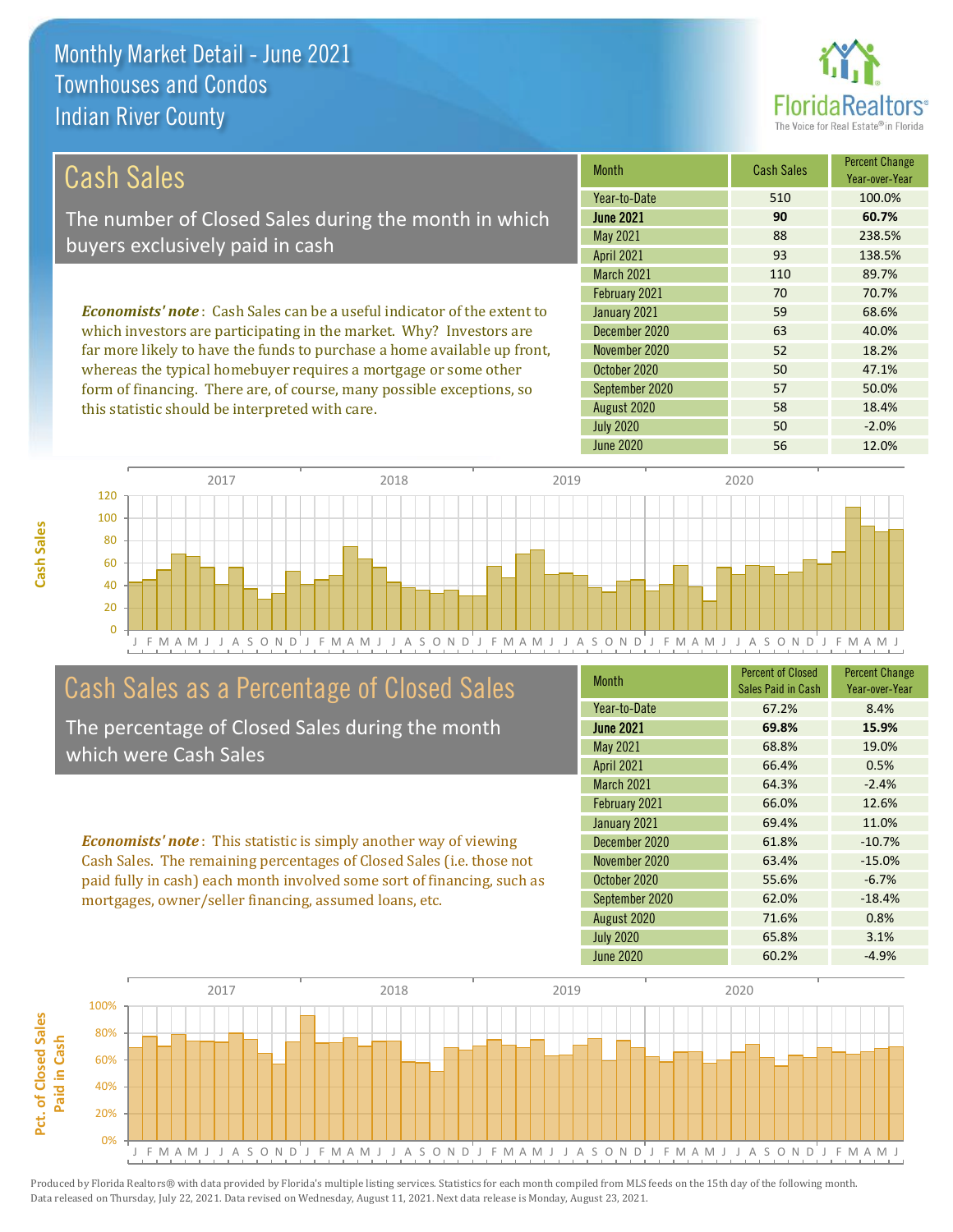

## Median Sale Price

The median sale price reported for the month (i.e. 50% of sales were above and 50% of sales were below)

*Economists' note* : Median Sale Price is our preferred summary statistic for price activity because, unlike Average Sale Price, Median Sale Price is not sensitive to high sale prices for small numbers of homes that may not be characteristic of the market area. Keep in mind that median price trends over time are not always solely caused by changes in the general value of local real estate. Median sale price only reflects the values of the homes that *sold* each month, and the mix of the types of homes that sell can change over time.

| Month             | <b>Median Sale Price</b> | <b>Percent Change</b><br>Year-over-Year |
|-------------------|--------------------------|-----------------------------------------|
| Year-to-Date      | \$189,900                | 16.9%                                   |
| <b>June 2021</b>  | \$230,000                | 39.4%                                   |
| May 2021          | \$218,500                | 39.3%                                   |
| <b>April 2021</b> | \$207,000                | 44.3%                                   |
| March 2021        | \$175,000                | $-5.4%$                                 |
| February 2021     | \$150,000                | $-6.3%$                                 |
| January 2021      | \$190,000                | 17.5%                                   |
| December 2020     | \$173,250                | 11.4%                                   |
| November 2020     | \$159,900                | 1.5%                                    |
| October 2020      | \$153,000                | 9.3%                                    |
| September 2020    | \$198,000                | 29.0%                                   |
| August 2020       | \$156,000                | 0.6%                                    |
| <b>July 2020</b>  | \$201,500                | 30.6%                                   |
| <b>June 2020</b>  | \$165,000                | 7.9%                                    |



### Average Sale Price

The average sale price reported for the month (i.e. total sales in dollars divided by the number of sales)

*Economists' note* : Usually, we prefer Median Sale Price over Average Sale Price as a summary statistic for home prices. However, Average Sale Price does have its uses—particularly when it is analyzed alongside the Median Sale Price. For one, the relative difference between the two statistics can provide some insight into the market for higher-end homes in an area.

| <b>Month</b>      | <b>Average Sale Price</b> | <b>Percent Change</b><br>Year-over-Year |
|-------------------|---------------------------|-----------------------------------------|
| Year-to-Date      | \$336,934                 | 30.4%                                   |
| <b>June 2021</b>  | \$392,673                 | 54.4%                                   |
| May 2021          | \$412,901                 | 102.7%                                  |
| <b>April 2021</b> | \$306,796                 | 22.5%                                   |
| <b>March 2021</b> | \$321,668                 | 10.6%                                   |
| February 2021     | \$268,247                 | 15.4%                                   |
| January 2021      | \$303,952                 | 1.5%                                    |
| December 2020     | \$271,431                 | $-15.8%$                                |
| November 2020     | \$291,427                 | 1.1%                                    |
| October 2020      | \$237,540                 | 6.2%                                    |
| September 2020    | \$240,464                 | 11.1%                                   |
| August 2020       | \$235,246                 | 11.4%                                   |
| <b>July 2020</b>  | \$274,789                 | $-3.8%$                                 |
| <b>June 2020</b>  | \$254,264                 | $-14.8%$                                |



Produced by Florida Realtors® with data provided by Florida's multiple listing services. Statistics for each month compiled from MLS feeds on the 15th day of the following month. Data released on Thursday, July 22, 2021. Data revised on Wednesday, August 11, 2021. Next data release is Monday, August 23, 2021.

**Average Sale Price**

**Average Sale Price**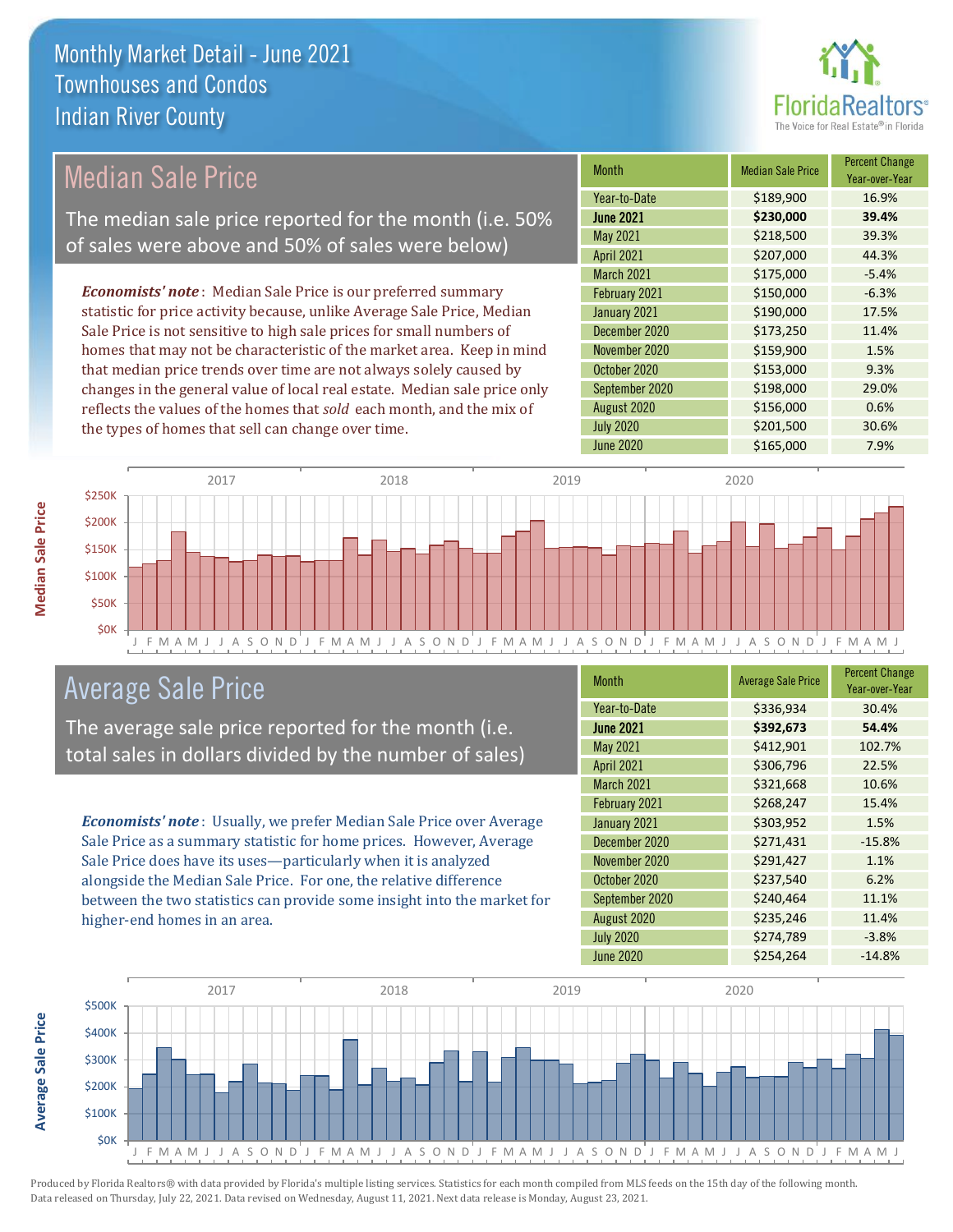

### ollar Volume

The sum of the sale prices for all sales which closed during the month

*Economists' note* : Dollar Volume is simply the sum of all sale prices in a given time period, and can quickly be calculated by multiplying Closed Sales by Average Sale Price. It is a strong indicator of the health of the real estate industry in a market, and is of particular interest to real estate professionals, investors, analysts, and government agencies. Potential home sellers and home buyers, on the other hand, will likely be better served by paying attention to trends in the two components of Dollar Volume (i.e. sales and prices) individually.

| <b>Month</b>      | <b>Dollar Volume</b> | <b>Percent Change</b><br>Year-over-Year |
|-------------------|----------------------|-----------------------------------------|
| Year-to-Date      | \$255.7 Million      | 140.7%                                  |
| <b>June 2021</b>  | \$50.7 Million       | 114.2%                                  |
| May 2021          | \$52.9 Million       | 476.4%                                  |
| <b>April 2021</b> | \$43.0 Million       | 190.8%                                  |
| March 2021        | \$55.0 Million       | 114.8%                                  |
| February 2021     | \$28.4 Million       | 74.8%                                   |
| January 2021      | \$25.8 Million       | 54.1%                                   |
| December 2020     | \$27.7 Million       | 32.1%                                   |
| November 2020     | \$23.9 Million       | 40.5%                                   |
| October 2020      | \$21.4 Million       | 67.7%                                   |
| September 2020    | \$22.1 Million       | 104.5%                                  |
| August 2020       | \$19.1 Million       | 30.8%                                   |
| <b>July 2020</b>  | \$20.9 Million       | $-8.6%$                                 |
| <b>June 2020</b>  | \$23.6 Million       | 0.3%                                    |



## Median Percent of Original List Price Received

The median of the sale price (as a percentage of the original list price) across all properties selling during the month

*Economists' note* : The Median Percent of Original List Price Received is useful as an indicator of market recovery, since it typically rises as buyers realize that the market may be moving away from them and they need to match the selling price (or better it) in order to get a contract on the house. This is usually the last measure to indicate a market has shifted from down to up, so it is what we would call a *lagging* indicator.

| <b>Month</b>      | Med. Pct. of Orig.<br><b>List Price Received</b> | <b>Percent Change</b><br>Year-over-Year |
|-------------------|--------------------------------------------------|-----------------------------------------|
| Year-to-Date      | 96.7%                                            | 3.6%                                    |
| <b>June 2021</b>  | 97.5%                                            | 5.3%                                    |
| <b>May 2021</b>   | 96.9%                                            | 2.6%                                    |
| April 2021        | 97.2%                                            | 3.6%                                    |
| <b>March 2021</b> | 96.9%                                            | 3.9%                                    |
| February 2021     | 95.1%                                            | 1.9%                                    |
| January 2021      | 95.0%                                            | 1.4%                                    |
| December 2020     | 93.2%                                            | $-1.4%$                                 |
| November 2020     | 95.4%                                            | 1.8%                                    |
| October 2020      | 94.7%                                            | 0.4%                                    |
| September 2020    | 91.4%                                            | $-1.9%$                                 |
| August 2020       | 93.3%                                            | 0.8%                                    |
| <b>July 2020</b>  | 93.4%                                            | 0.3%                                    |
| June 2020         | 92.6%                                            | 0.2%                                    |

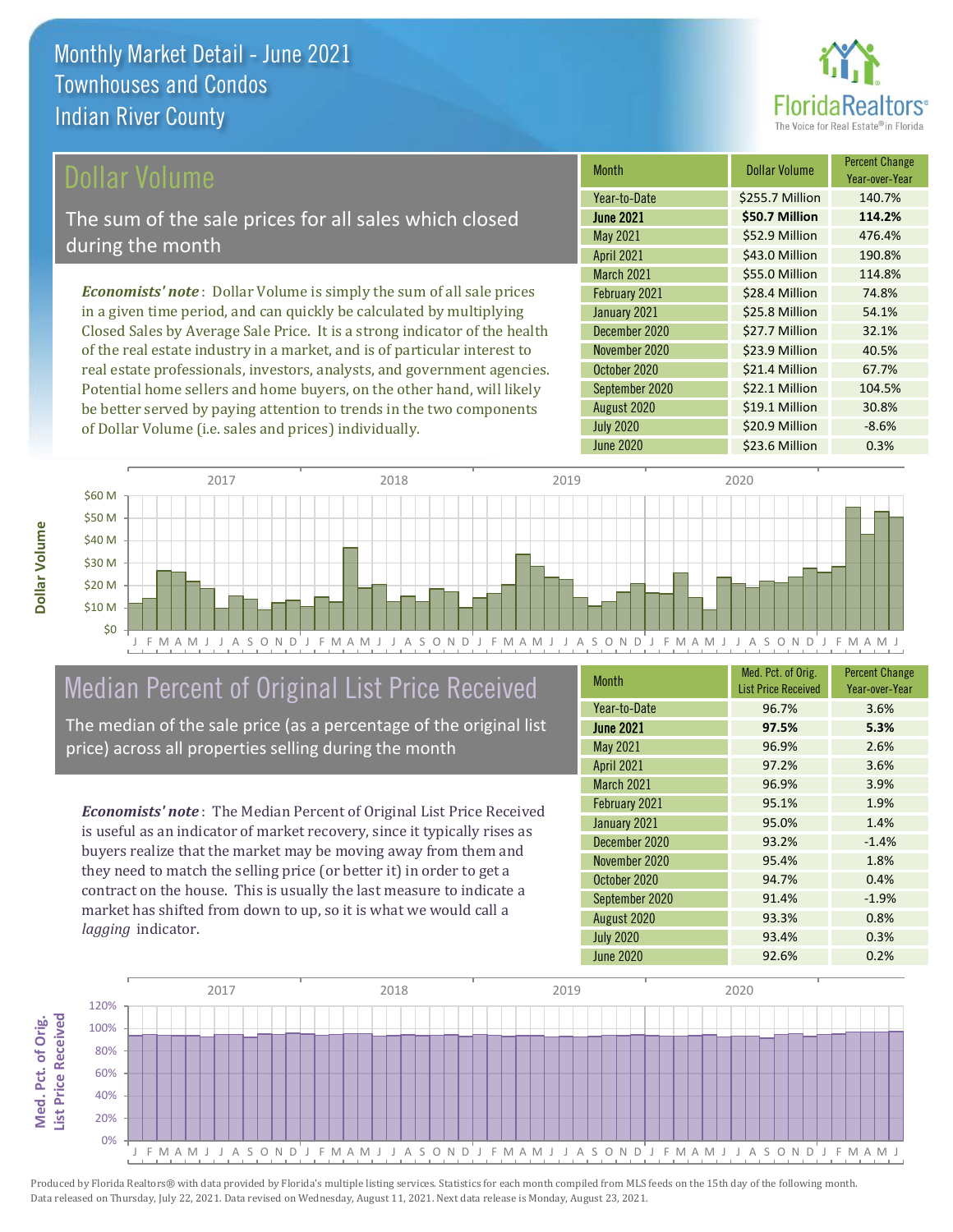

## Median Time to Contract

The median number of days between the listing date and contract date for all Closed Sales during the month

*Economists' note* : Like Time to Sale, Time to Contract is a measure of the length of the home selling process calculated for sales which closed during the month. The difference is that Time to Contract measures the number of days between the initial listing of a property and the signing of the contract which eventually led to the closing of the sale. When the gap between Median Time to Contract and Median Time to Sale grows, it is usually a sign of longer closing times and/or declining numbers of cash sales.

| Month             | <b>Median Time to</b><br>Contract | <b>Percent Change</b><br>Year-over-Year |
|-------------------|-----------------------------------|-----------------------------------------|
| Year-to-Date      | 35 Days                           | $-52.1%$                                |
| <b>June 2021</b>  | 25 Days                           | $-74.5%$                                |
| May 2021          | 25 Days                           | $-44.4%$                                |
| <b>April 2021</b> | 29 Days                           | $-12.1%$                                |
| March 2021        | 33 Days                           | $-44.1%$                                |
| February 2021     | 57 Days                           | $-31.3%$                                |
| January 2021      | 41 Days                           | $-45.3%$                                |
| December 2020     | 97 Days                           | 136.6%                                  |
| November 2020     | 92 Days                           | 43.8%                                   |
| October 2020      | 81 Days                           | 55.8%                                   |
| September 2020    | 72 Days                           | $-32.1%$                                |
| August 2020       | 82 Days                           | 43.9%                                   |
| <b>July 2020</b>  | 102 Days                          | 21.4%                                   |
| <b>June 2020</b>  | 98 Days                           | 96.0%                                   |



### Median Time to Sale

**Median Time to Contract**

**Median Time to** 

The median number of days between the listing date and closing date for all Closed Sales during the month

*Economists' note* : Time to Sale is a measure of the length of the home selling process, calculated as the number of days between the initial listing of a property and the closing of the sale. *Median* Time to Sale is the amount of time the "middle" property selling this month was on the market. That is, 50% of homes selling this month took *less* time to sell, and 50% of homes took *more* time to sell. Median Time to Sale gives a more accurate picture than Average Time to Sale, which can be skewed upward by small numbers of properties taking an abnormally long time to sell.

| <b>Month</b>      | <b>Median Time to Sale</b> | <b>Percent Change</b><br>Year-over-Year |
|-------------------|----------------------------|-----------------------------------------|
| Year-to-Date      | 74 Days                    | $-32.1%$                                |
| <b>June 2021</b>  | 60 Days                    | $-55.2%$                                |
| May 2021          | 70 Days                    | $-13.6%$                                |
| <b>April 2021</b> | 74 Days                    | $-15.9%$                                |
| <b>March 2021</b> | 73 Days                    | $-31.8%$                                |
| February 2021     | 93 Days                    | $-15.5%$                                |
| January 2021      | 76 Days                    | $-28.3%$                                |
| December 2020     | 141 Days                   | 85.5%                                   |
| November 2020     | 130 Days                   | 31.3%                                   |
| October 2020      | 111 Days                   | 14.4%                                   |
| September 2020    | 104 Days                   | $-35.4%$                                |
| August 2020       | 124 Days                   | 44.2%                                   |
| <b>July 2020</b>  | 153 Days                   | 19.5%                                   |
| June 2020         | 134 Days                   | 44.1%                                   |

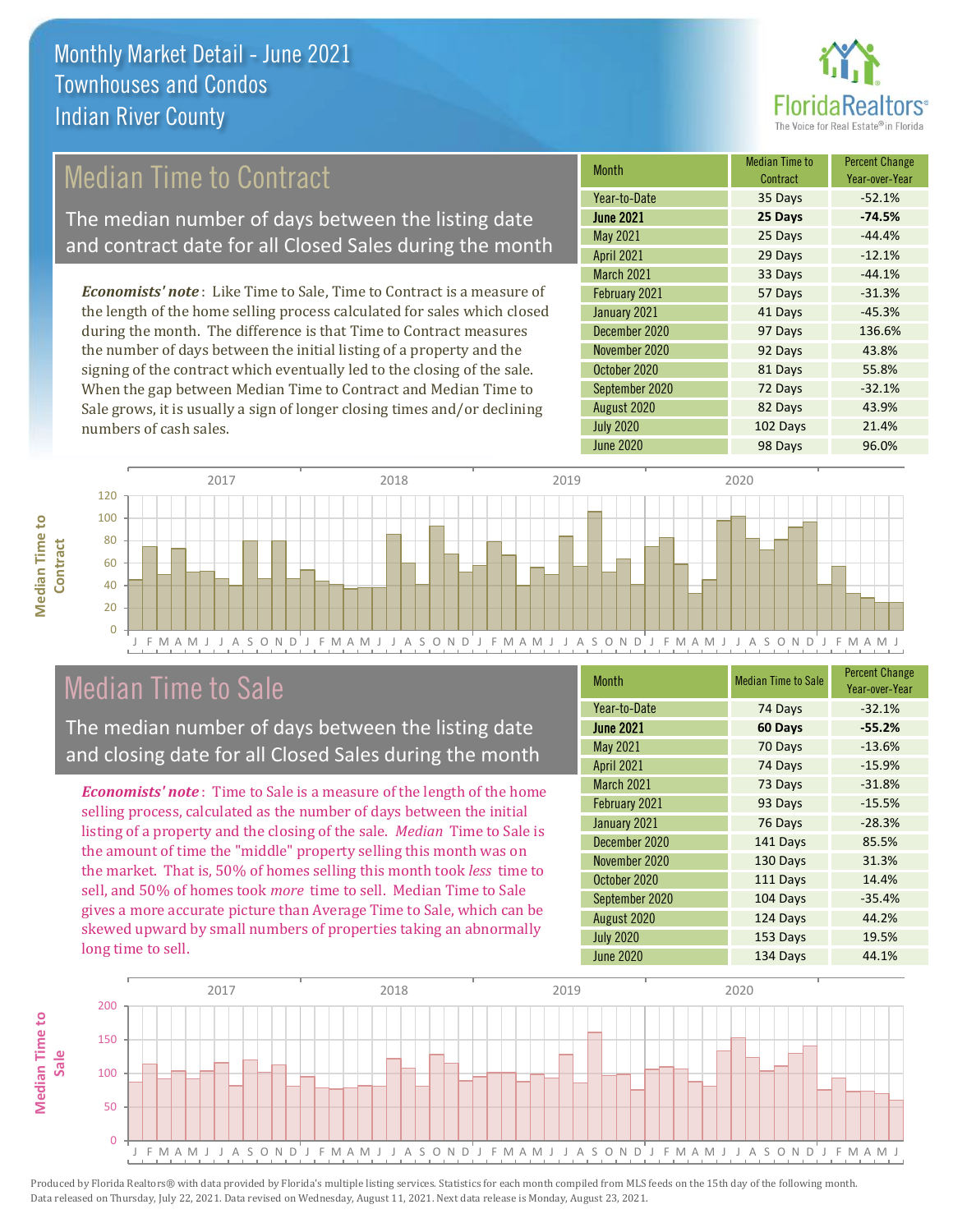distressed properties for sale.



#### *Economists' note* : Because of the typical length of time it takes for a sale to close, economists consider Pending Sales to be a decent indicator of potential future Closed Sales. It is important to bear in mind, however, that not all Pending Sales will be closed successfully. So, the effectiveness of Pending Sales as a future indicator of Closed Month New Pending Sales Percent Change Year-over-Year June 2021 **86 -7.5%** Year-to-Date 810 65.6% November 2020 **95** 72.7% May 2021 125 31.6% April 2021 122 165.2% January 2021 159 72.8% December 2020 103 103 80.7% March 2021 165 135.7% February 2021 153 64.5% October 2020 104 104 42.5% September 2020 96 74.5% New Pending Sales The number of listed properties that went under contract during the month

J F M A M J J A S O N D J F M A M J J A S O N D J F M A M J J A S O N D J F M A M J J A S O N D J F M A M J  $\Omega$ 50 100 150 200 2017 2018 2019 2020

## New Listings

The number of properties put onto the market during the month

Sales is susceptible to changes in market conditions such as the availability of financing for homebuyers and the inventory of

*Economists' note* : New Listings tend to rise in delayed response to increasing prices, so they are often seen as a lagging indicator of market health. As prices rise, potential sellers raise their estimations of value—and in the most recent cycle, rising prices have freed up many potential sellers who were previously underwater on their mortgages. Note that in our calculations, we take care to not include properties that were recently taken off the market and quickly relisted, since these are not really *new* listings.

| <b>Month</b>     | <b>New Listings</b> | <b>Percent Change</b><br>Year-over-Year |
|------------------|---------------------|-----------------------------------------|
| Year-to-Date     | 688                 | $-0.9%$                                 |
| <b>June 2021</b> | 92                  | $-7.1%$                                 |
| May 2021         | 79                  | $-49.7%$                                |
| April 2021       | 124                 | 37.8%                                   |
| March 2021       | 125                 | 11.6%                                   |
| February 2021    | 121                 | 26.0%                                   |
| January 2021     | 147                 | 5.0%                                    |
| December 2020    | 82                  | 1.2%                                    |
| November 2020    | 98                  | $-20.3%$                                |
| October 2020     | 94                  | $-28.8%$                                |
| September 2020   | 85                  | 30.8%                                   |
| August 2020      | 69                  | $-18.8%$                                |
| <b>July 2020</b> | 91                  | 8.3%                                    |
| <b>June 2020</b> | 99                  | 37.5%                                   |

August 2020 **87** 38.1% July 2020 81 20.9% June 2020 93 31.0%



Produced by Florida Realtors® with data provided by Florida's multiple listing services. Statistics for each month compiled from MLS feeds on the 15th day of the following month. Data released on Thursday, July 22, 2021. Data revised on Wednesday, August 11, 2021. Next data release is Monday, August 23, 2021.

**New Listings**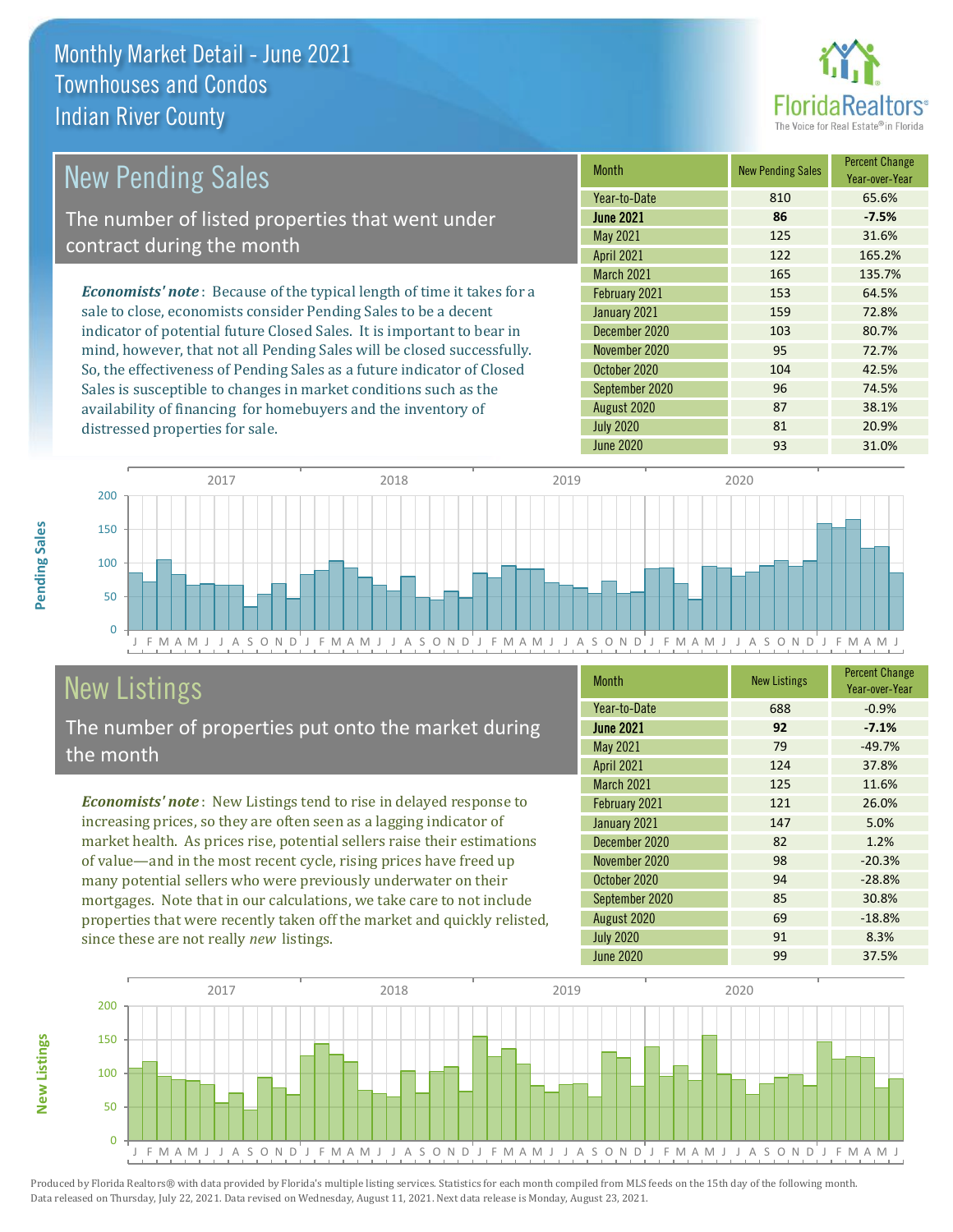

## Inventory (Active Listings)

The number of property listings active at the end of the month

*Economists' note* : There are a number of ways to define and calculate Inventory. Our method is to simply count the number of active listings on the last day of the month, and hold this number to compare with the same month the following year. Inventory rises when New Listings are outpacing the number of listings that go off-market (regardless of whether they actually sell). Likewise, it falls when New Listings aren't keeping up with the rate at which homes are going off-market.

| <b>Month</b>             | Inventory | <b>Percent Change</b><br>Year-over-Year |
|--------------------------|-----------|-----------------------------------------|
| <b>YTD (Monthly Avg)</b> | 214       | $-60.3%$                                |
| <b>June 2021</b>         | 136       | $-73.2%$                                |
| May 2021                 | 144       | $-74.5%$                                |
| <b>April 2021</b>        | 190       | $-66.0%$                                |
| <b>March 2021</b>        | 216       | $-60.3%$                                |
| February 2021            | 278       | $-47.2%$                                |
| January 2021             | 322       | $-40.3%$                                |
| December 2020            | 353       | $-34.5%$                                |
| November 2020            | 387       | $-24.3%$                                |
| October 2020             | 389       | $-14.7%$                                |
| September 2020           | 403       | $-3.6%$                                 |
| August 2020              | 424       | $-1.4%$                                 |
| <b>July 2020</b>         | 488       | 10.2%                                   |
| June 2020                | 507       | 9.5%                                    |



## Months Supply of Inventory

An estimate of the number of months it will take to deplete the current Inventory given recent sales rates

*Economists' note* : MSI is a useful indicator of market conditions. The benchmark for a balanced market (favoring neither buyer nor seller) is 5.5 months of inventory. Anything higher is traditionally a buyers' market, and anything lower is a sellers' market. There is no single accepted way of calculating MSI. A common method is to divide current Inventory by the most recent month's Closed Sales count, but this count is a usually poor predictor of future Closed Sales due to seasonal cycles. To eliminate seasonal effects, we use the 12-month average of monthly Closed Sales instead.

| <b>Month</b>             | <b>Months Supply</b> | <b>Percent Change</b><br>Year-over-Year |
|--------------------------|----------------------|-----------------------------------------|
| <b>YTD (Monthly Avg)</b> | 2.4                  | $-69.6%$                                |
| <b>June 2021</b>         | 1.3                  | $-83.1%$                                |
| <b>May 2021</b>          | 1.4                  | $-83.9%$                                |
| <b>April 2021</b>        | 2.0                  | $-75.3%$                                |
| March 2021               | 2.4                  | $-68.0%$                                |
| February 2021            | 3.3                  | $-56.0%$                                |
| January 2021             | 4.0                  | $-47.4%$                                |
| December 2020            | 4.5                  | $-41.6%$                                |
| November 2020            | 5.2                  | $-30.7%$                                |
| October 2020             | 5.3                  | $-20.9%$                                |
| September 2020           | 5.8                  | $-4.9%$                                 |
| August 2020              | 6.4                  | 3.2%                                    |
| <b>July 2020</b>         | 7.4                  | 15.6%                                   |
| June 2020                | 7.7                  | 11.6%                                   |

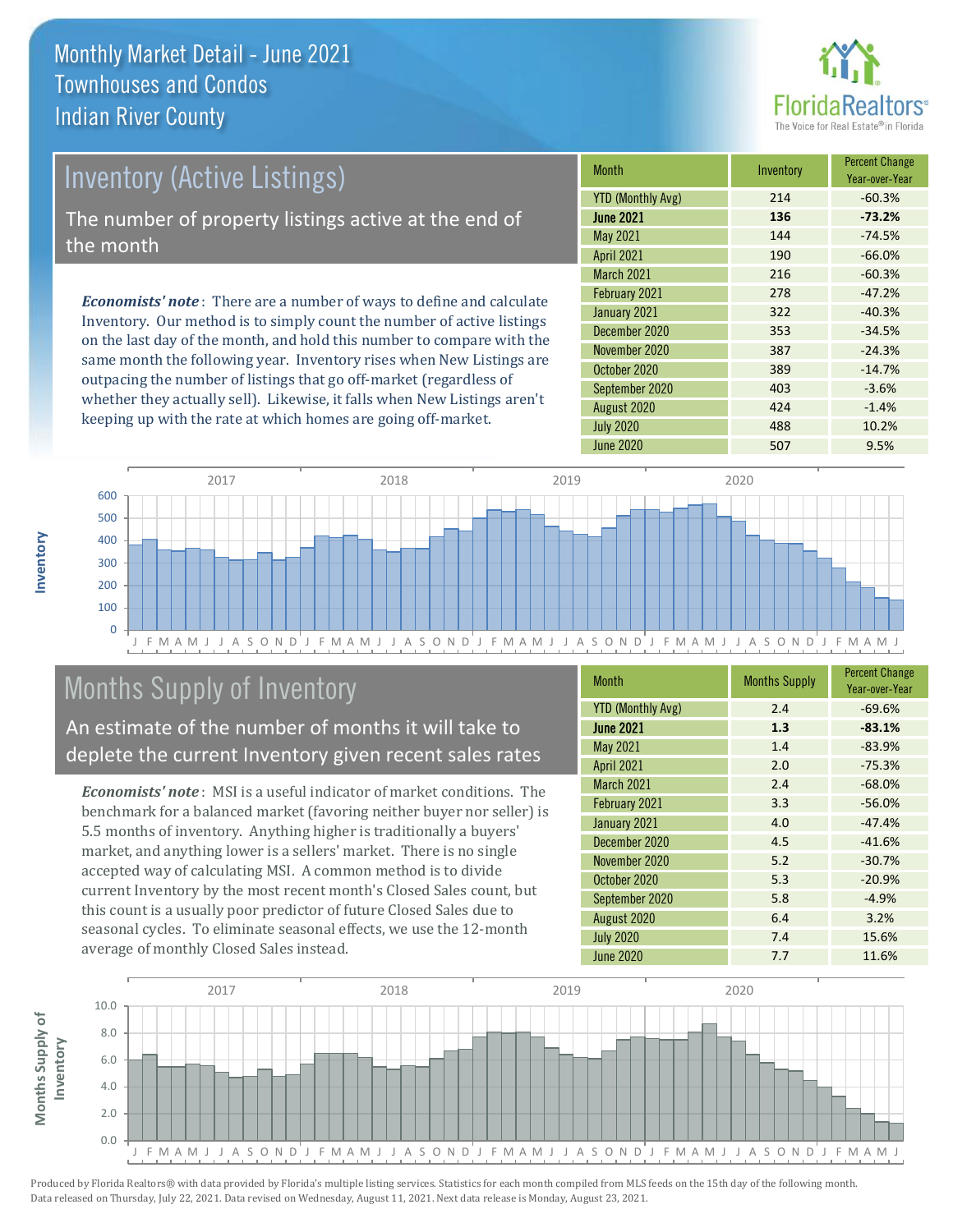

## Closed Sales by Sale Price

The number of sales transactions which closed during the month

*Economists' note:* Closed Sales are one of the simplest—yet most important—indicators for the residential real estate market. When comparing Closed Sales across markets of different sizes, we recommend comparing the percent changes in sales rather than the number of sales. Closed Sales (and many other market metrics) are affected by seasonal cycles, so actual trends are more accurately represented by year-over-year changes (i.e. comparing a month's sales to the amount of sales in the same month in the previous year), rather than changes from one month to the next.





### Median Time to Contract by Sale Price The median number of days between the listing date and contract date for all Closed Sales during the month

*Economists' note* : Like Time to Sale, Time to Contract is a measure of the length of the home selling process calculated for sales which closed during the month. The difference is that Time to Contract measures the number of days between the initial listing of a property and the signing of the contract which eventually led to the closing of the sale. When the gap between Median Time to Contract and Median Time to Sale grows, it is usually a sign of longer closing times and/or declining numbers of cash sales.

| <b>Sale Price</b>     | <b>Median Time to</b><br>Contract | <b>Percent Change</b><br>Year-over-Year |
|-----------------------|-----------------------------------|-----------------------------------------|
| Less than \$50,000    | (No Sales)                        | N/A                                     |
| $$50,000 - $99,999$   | 22 Days                           | $-74.7%$                                |
| $$100,000 - $149,999$ | 35 Days                           | $-63.2%$                                |
| $$150,000 - $199,999$ | 17 Days                           | $-67.3%$                                |
| \$200,000 - \$249,999 | 20 Days                           | $-82.3%$                                |
| \$250,000 - \$299,999 | 49 Days                           | $-78.3%$                                |
| \$300,000 - \$399,999 | 12 Days                           | $-95.8%$                                |
| \$400,000 - \$599,999 | 32 Days                           | $-83.9%$                                |
| \$600,000 - \$999,999 | 19 Days                           | $-95.3%$                                |
| \$1,000,000 or more   | 62 Days                           | -85.0%                                  |



Produced by Florida Realtors® with data provided by Florida's multiple listing services. Statistics for each month compiled from MLS feeds on the 15th day of the following month. Data released on Thursday, July 22, 2021. Data revised on Wednesday, August 11, 2021. Next data release is Monday, August 23, 2021.

**Median Time to Contract**

**Median Time to Contract**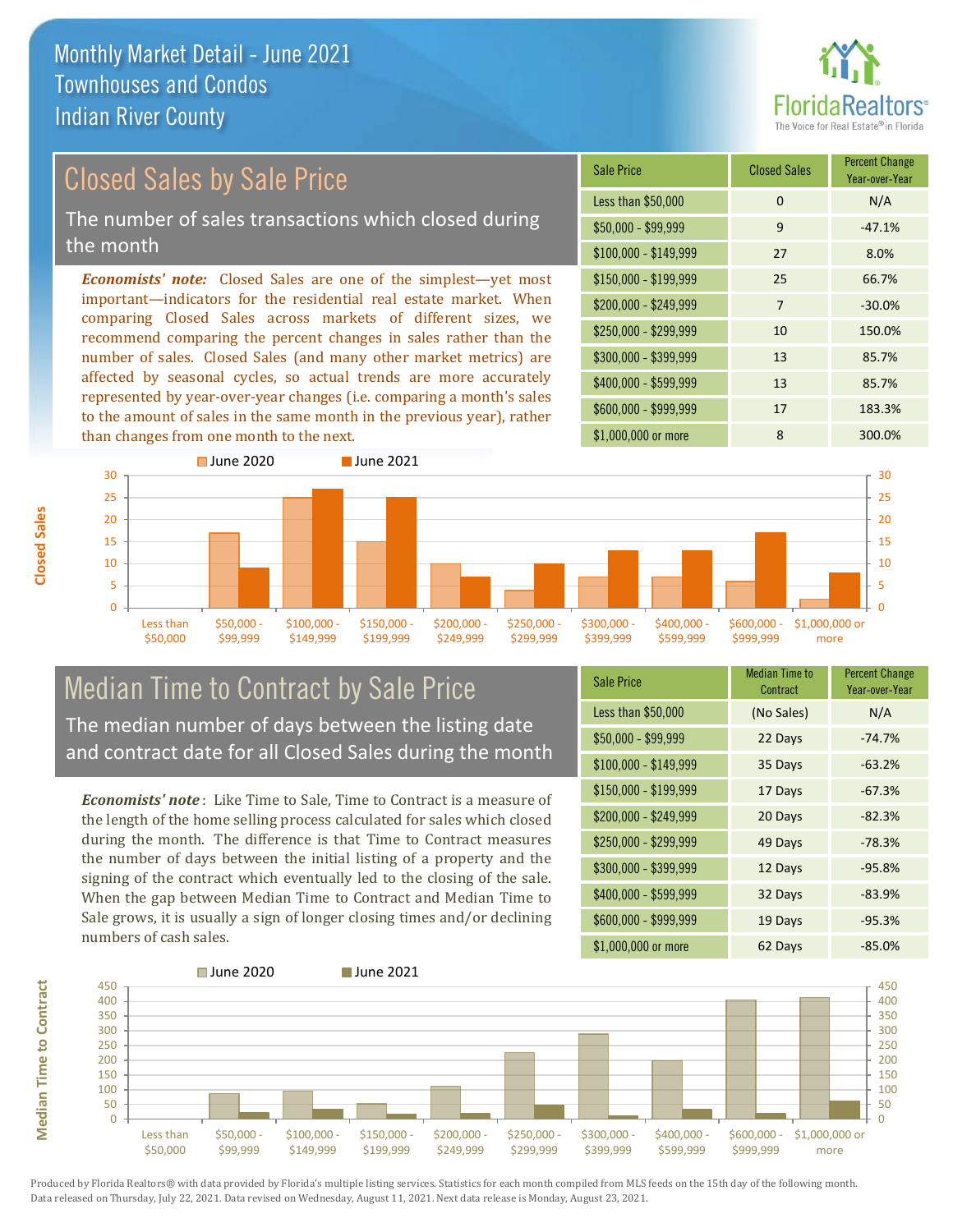

# New Listings by Initial Listing Price

The number of properties put onto the market during the month

*Economists' note:* New Listings tend to rise in delayed response to increasing prices, so they are often seen as a lagging indicator of market health. As prices rise, potential sellers raise their estimations of value—and in the most recent cycle, rising prices have freed up many potential sellers who were previously underwater on their mortgages. Note that in our calculations, we take care to not include properties that were recently taken off the market and quickly relisted, since these are not really *new* listings.





### Inventory by Current Listing Price The number of property listings active at the end of the month

*Economists' note* : There are a number of ways to define and calculate Inventory. Our method is to simply count the number of active listings on the last day of the month, and hold this number to compare with the same month the following year. Inventory rises when New Listings are outpacing the number of listings that go off-market (regardless of whether they actually sell). Likewise, it falls when New Listings aren't keeping up with the rate at which homes are going off-market.

| <b>Current Listing Price</b> | Inventory      | <b>Percent Change</b><br>Year-over-Year |
|------------------------------|----------------|-----------------------------------------|
| Less than \$50,000           | 0              | N/A                                     |
| $$50,000 - $99,999$          | 10             | $-84.8%$                                |
| $$100,000 - $149,999$        | 12             | $-88.0%$                                |
| $$150,000 - $199,999$        | 18             | $-61.7%$                                |
| \$200,000 - \$249,999        | $\overline{4}$ | $-87.5%$                                |
| \$250,000 - \$299,999        | 7              | $-85.1%$                                |
| \$300,000 - \$399,999        | 13             | $-79.0%$                                |
| \$400,000 - \$599,999        | 15             | $-71.2%$                                |
| \$600,000 - \$999,999        | 14             | $-71.4%$                                |
| \$1,000,000 or more          | 43             | $-17.3%$                                |



Produced by Florida Realtors® with data provided by Florida's multiple listing services. Statistics for each month compiled from MLS feeds on the 15th day of the following month. Data released on Thursday, July 22, 2021. Data revised on Wednesday, August 11, 2021. Next data release is Monday, August 23, 2021.

**Inventory**